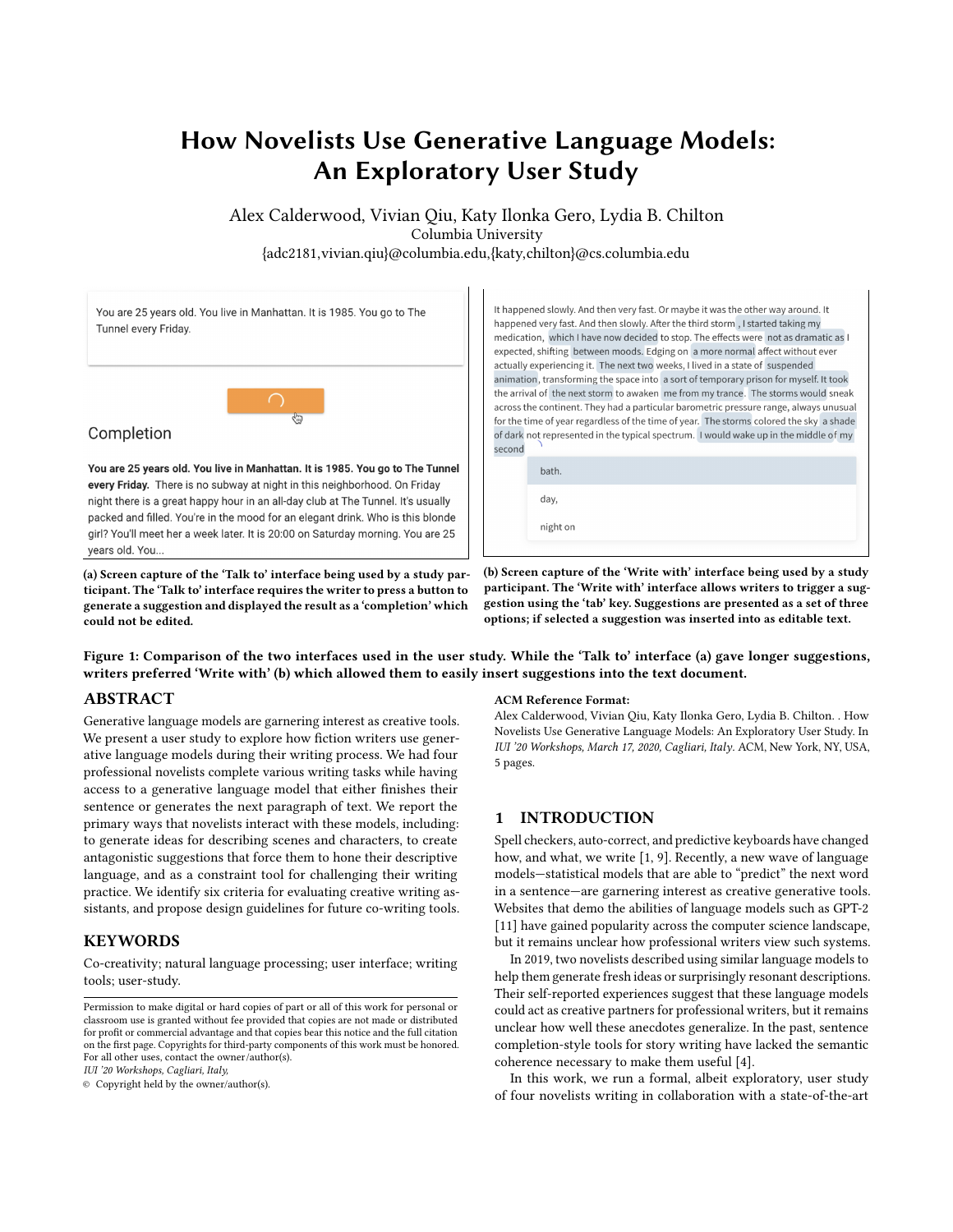language model. Our goal is to understand what professional writers look for in suggestions, and in what ways these new language models do or do not meet this challenge. Figure [1](#page-0-0) shows screen captures from our study in which the novelists are using two different writing interfaces.

We report the primary ways that novelists interact with generative language models, including: to generate ideas for describing scenes and characters, to create antagonistic suggestions that force them to hone their descriptive language, and as a constraint tool for challenging their writing practice. We also unpack elements of their criteria for evaluating creative writing assistants, and propose design guidelines for future co-writing tools.

## 2 BACKGROUND

In 2016, New York Times Fiction Best Seller Robin Sloan wrote about training a language model on a corpus of science fiction short stories [\[14\]](#page-4-5). He embedded this model in a text editor such that he could have it complete a sentence when he pressed 'tab'. His vision for the tool as helper was "less Clippy, more séance". He imagined that the model would push him to write in an unexpected direction and with fresh language. In 2019, the New York Times profiled Sloan, who has continued working on this project and is using the tool to write his third novel [\[15\]](#page-4-6).

More recently, critically acclaimed novelist Sigal Samuel wrote about using a language model called GPT-2 [\[11\]](#page-4-3) to help her write her next novel [\[13\]](#page-4-7). She thought that the near-human outputs of language models were ideal for fiction writers because they produced text that was close to, but not quite exactly, human writing. This near-human writing "can startle us into seeing things anew". She discusses using GPT-2 to finish paragraphs from her previous novels; in one case she writes, "Reading this, I felt strangely moved. The AI had perfectly captured the emotionally and existentially strained tenor of the family's home."

Samuel makes it clear that she didn't intend to copy-paste sentences written by a language model, and that the model itself contained all kinds of ephemera that didn't advance the plot or belong in the story. Its use was primarily local, and tended to capture a certain tone or mood and extend that small conceit further.

These two writers demonstrate the potential for language models to act as aids for creative writers, and their anecdotal reports inspire the work we present here.

### 3 RELATED WORK

Common writing interfaces are beginning to include predictive text suggestions, notably next-word predictions in text messaging on smartphones and sentence completion in email composition [\[3\]](#page-4-8). Independent work has found that these suggestions skew positive in sentiment and influence the writer's composition [\[1,](#page-4-1) [9\]](#page-4-2), but this work is in its early stages; recently there has been a call to explicitly study 'AI-mediated communication' [\[8\]](#page-4-9).

Others have noted the importance of shifting suggestions away from the most likely phrases, as participants tend to find these suggestions boring or trite [\[2\]](#page-4-10). Yet more unexpected suggestions are often incoherent. Roemmele and Gordon study the effect of model 'temperature' on suggestions in a story writing context, finding that higher temperature suggestions are more original but

less coherent [\[12\]](#page-4-11). Manjavacas et al. fine-tune a language model on a specific author to improve stylistic coherence [\[10\]](#page-4-12). Gero and Chilton narrow the use-case to metaphor generation and find the constrained context dramatically improves coherence [\[7\]](#page-4-13).

In the general fiction writing case, more often than not systems still fail to be both semantically coherent and artistically expressive. Recent breakthroughs in natural language processing such as the introduction of the 'transformer' neural network architecture [\[16\]](#page-4-14) and BERT embeddings [\[6\]](#page-4-15) have led to language models that are remarkable at understanding the semantics of written language and generating new text. Transformer models like GPT-2 [\[11\]](#page-4-3) rely on massive datasets and can seemingly imitate the style of a reference text, with legible grammar and even some understanding of conceptual relations between characters and objects.

We draw on theoretical work on co-creative artistic tools that suggests "creativity emerges through the interaction of both the human and the computer" [\[5\]](#page-4-16). Improved language models such as GPT-2 may allow a more meaningful interaction to occur between creative writers and computers. This is what we study here.

## 4 EXPERIMENT DESIGN

We recruited four published novelists for our study, and observed them complete various tasks that had them interact with generative writing tools in individual hour long sessions. Three of the writers had no previous exposure to these tools; one writer had been previously exposed but only briefly, and not for his professional writing. We first introduce the writing tools studied, and then describe the study procedure.

## <span id="page-1-2"></span>4.1 Interfaces

The adoption of co-creative writing technologies hinges on their ability to provide appropriate suggestions while being simple to understand and interact with. Small details in the generative system's interface design will have ripple effects for their perceived utility among writers.

The two interfaces chosen for the study were Talk To Trans-former<sup>[1](#page-1-0)</sup>, and Write With Transformer<sup>[2](#page-1-1)</sup>, later referred to in this paper as 'Talk to' and 'Write with' respectively. Both user interfaces rely on GPT-2 to predict the most likely sequence of words following some input text. Both take into account at most the last 256 sub-word tokens available, though in many cases there is not that much preceding text. GPT-2 was trained on the WebText corpus, which contains 40GB of text from over 8 million articles linked to by Reddit from before 2017 that received at least 3 votes [\[11\]](#page-4-3).

'Talk to' (Figure [1a\)](#page-0-0) uses a text completion paradigm where the user writes into a small, centered text box and presses a button to have the system generate a completion. The completed text is around the same length as the input, though there is a max overall (input + output) length of 256 sub-word tokens. The completed text is also not editable, giving a sense of finality to the generated text, though pressing the button again restarts the text generation, replacing the previous output.

'Write with' (Figure [1b\)](#page-0-0) has the user write into a page-like document, and requires that the user presses the tab key to trigger text

<span id="page-1-0"></span><sup>1</sup>https://talktotransformer.com/

<span id="page-1-1"></span><sup>2</sup>https://transformer.huggingface.co/doc/gpt2-large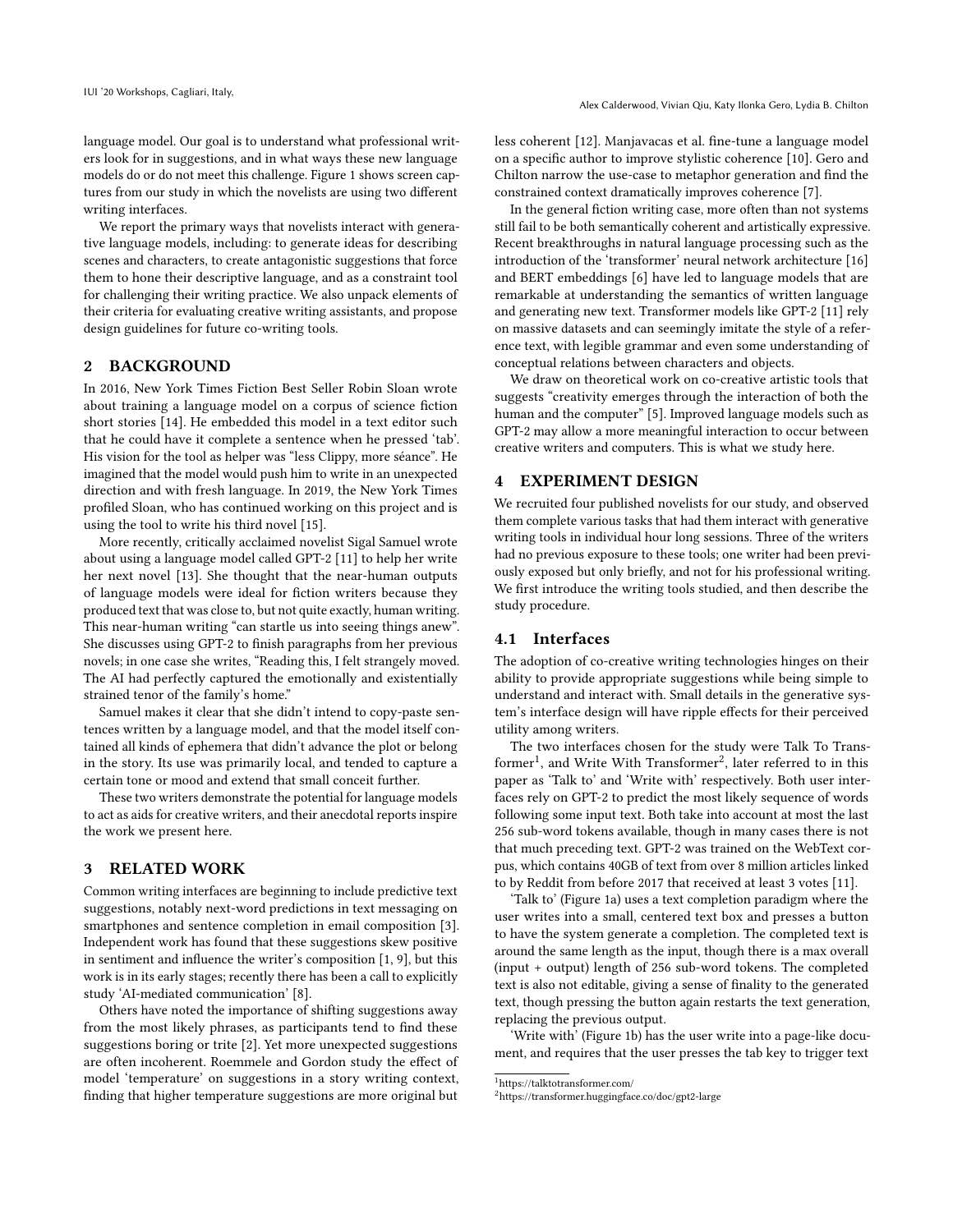generation. Doing so will show a drop down menu with three short suggestions, usually between 1 and 10 words. The length of the suggestions is a function of the time allotted for the generation, which in turn is a function of the amount of input text. This means that toward the end of a longer document, suggestions often get shorter. The user can select one of the suggestions with a mouse or with arrow keys (or ignore the suggestions completely and continue writing). The text that is generated appears directly in line with their previous writing, highlighted blue, and is itself editable.

Both 'Write with' and 'Talk to' differ from existing predictive text interfaces, like next word suggestions on a mobile keyboard, by the length of their suggested text and their interaction mode. Most predictive text keyboards always surface suggestions, rather than requiring a user trigger, and are generally only one word long.

'Write with' is somewhat similar to Gmail's 'Smart Compose' feature [\[3\]](#page-4-8), which shows suggested sentence endings when a user is composing an email. Unlike 'Write with', 'Smart Compose' doesn't wait for a user trigger, but instead shows suggestions when the algorithm has high confidence in the suggested text; the 'tab' button allows the user to accept the suggestion.

### 4.2 Study Procedure

Each writer was asked to complete a pre-defined set of tasks. During the course of each task, each writer was periodically asked to comment on the output of the tool they were using and its impact on their writing process. After each task, the writer discussed with the examiner their thoughts about their, and the tool's, performance in the task. Additionally, they were allowed to articulate any response they had to the tools in a discussion with the examiner after the completion of all tasks.

The procedure went as follows:

- (1) Following a very brief description of the user interfaces, they were given an initial open ended experimentation with the tools. (2 - 10 minutes)
- (2) They were asked to write 'the most interesting' or 'the best' original piece of fiction that they were able to with the assistance of the tools. They were allowed to switch between the tools at will, but were asked to use both. (10 - 20 minutes)
- (3) They were asked to work on an in-progress piece of writing with the assistance of the tools. They were told to try and solve an 'issue' they'd been having with a scene or description. (10 - 30 minutes)
- (4) They were asked to again write 'the best' thing they could with 'Write with', with the constraint that they had to use a suggestion at least once every other sentence. (10-20 minutes)

We recorded and transcribed each session. Additionally, we recorded all text written, including text written by the machine, and for each generated suggestion annotated if it was 'accepted' by the writer.

## 5 RESULTS

To preserve anonymity, we refer to the four writers in our study as W1-W4. All four writers chose to use 'Write with' when asked to write 'the best' original piece that they could in the allotted time. To explain the preference, they generally cited the lack of control

<span id="page-2-0"></span>

words in sentence before model trigger

Figure 2: A histogram that shows the number of words written in each sentence where a writer triggered the 'Write with' model, requesting it to insert text. The high '0' bucket indicates that the writers frequently triggered it at the very beginning of sentences.

<span id="page-2-1"></span>

Figure 3: 'Write with' most frequently generated suggestions that were two or fewer words long. Longer examples, however, were more likely to be accepted by the writers; shorter examples were often low in content.

and the higher degree of randomness associated with the longer text generated from 'Talk to'.

We first looked at when in a sentence writers were likely to trigger the system. Figure [2](#page-2-0) shows that writers triggered 'Write with' at the beginning of sentence 24% of the time, with a majority of triggers taking place less than 10 words into a sentence. As seen in Figure [3,](#page-2-1) longer suggestions were more likely to be accepted by the writers, though short suggestions were generated more frequently. Table [1](#page-3-0) shows examples of generated suggestions; E2 and E4 are indicative of shorter suggestions.

We also noticed that writers often triggered 'Write with' multiple times at a single point in the text if the resulting suggestions were not what they wanted. We found that 25% of all triggers were a repeated trigger, suggesting that once a writer triggered the system, they were invested in finding a useful suggestion.

## 5.1 Incoherence and Plot Deviation

Unanimously, the writers pointed out that the tools appeared to deviate from the direction they were taking their writing, particularly referring to the 'Talk to' interface. All writers were quick to point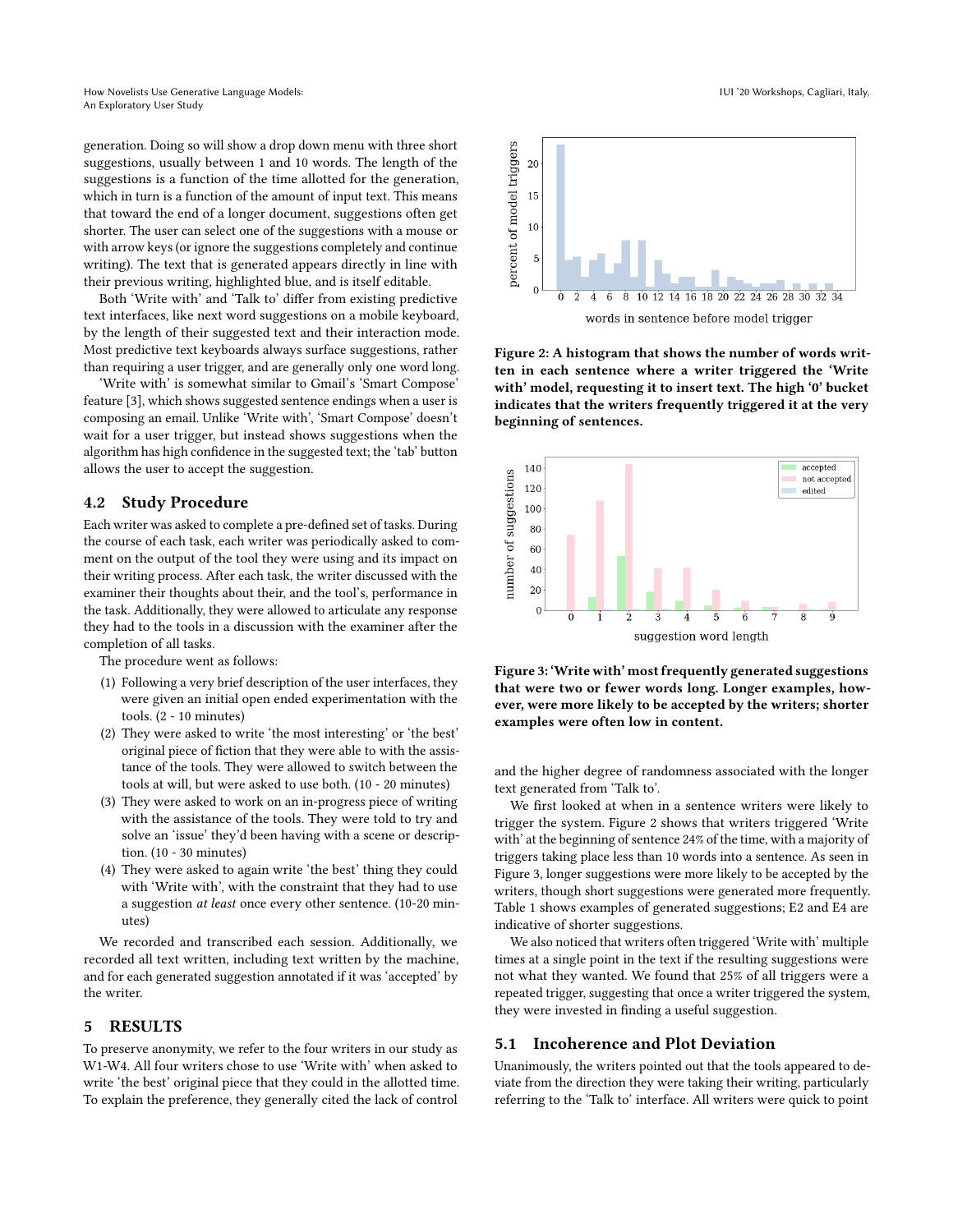<span id="page-3-0"></span>

|                | <b>Preceding Text</b>                                                                                                                        | Gen 1                        | Gen 2                                           | Gen 3                          |
|----------------|----------------------------------------------------------------------------------------------------------------------------------------------|------------------------------|-------------------------------------------------|--------------------------------|
| E1             | Harold sat on the hotel room bed and in front of him                                                                                         | was the bedsheet, "which had | stood the woman who would<br>one day become his | was a picture of his late son. |
| E <sub>2</sub> | The storms colored the sky a shade                                                                                                           | of red                       | of orange                                       | $\lt$ />                       |
| E3             | The Castle Devocion was six leagues through the for- A few days before the storm<br>est from the coast, where the fortress lay in disrepair. |                              | There were no roads, no                         | The castle was a large castle  |
| E4             | He [the man in the photograph] was holding a                                                                                                 | pen.                         | baby in his                                     | small silver                   |
|                |                                                                                                                                              |                              |                                                 |                                |

Table 1: Examples of generated text from the user study.  $(\langle \langle \rangle \rangle)$  represents the model returning an empty suggestion.)

out instances that the system changed point of view (it seemed to prefer 1st person even when they were in 2nd or 3rd).

As related to novelist Sigal Samuel's perspective of using tools to "make the familiar strange" (see Background), all of them were at one point or another struck by just how strange the machine's responses were, but often to the point it wasn't useful to them. W3 said "it's like improv. You have to 'yes, and.' " Meaning that if the generated text does not incorporate the prior facts of the piece, it is not constructive.

W1 and W2 noted that the tools were much better at following them into 'genre' writing than into the more nuanced and stylized writing they were interested in. This is clear in Table 1, E3, where the writer set up a fantasy scene and the suggestions were more coherent than normal. Yet, at multiple points in Tasks 1, 2, and 4, all four writers allowed themselves to be steered by the tools as they introduced new characters or new plot devices that seemed unlike those preceding them. Repeatedly, they found these developments "interesting" or laughed at the suggestions, and were willing to adapt their writing to incorporate the change. They were more likely to take the suggestions during Tasks 2 and 4, when they weren't writing something they had preconceived.

## 5.2 Observed Use Cases

5.2.1 Model As Antagonist. Because of its tendency to randomness, all participants initially expressed disappointment or resignation at times where the system's output was not along the lines they anticipated. However, W1, W3, and W4 expressed the idea that this antagonism was in some ways constructive. W4 was very positive about this trait of the system, comparing triggering the system's auto-complete to flipping a coin, where the coin flip makes you realize how you hope it will land, regardless of where it actually does. To that end, W4 was the most likely to reject the suggestion of 'Write with', but generally the most positive about its ability to help him determine what he wanted to write.

5.2.2 Description Creation. All four participants experimented with using 'Write with' to generate mid-sentence descriptions for items, scenes, or characters. All four writers learned through the course of the session that they could get 'Write with' to focus on filling in descriptions such as colors or character details by requesting suggestions after prepositions, and actions by requesting suggestions after a noun phrase. They rejected adjective descriptions like colors more often than any other type of suggestion, often dismissing them as "boring" and limited, though W4 and W1 noted

that more than three suggestions given could be useful at those moments.

The writers often didn't see the usefulness of the tool as a meaningful generator for plot or for characters. W4 noted that he was not a "spiritualist" writer, meaning that rather than let the flow of ideas come to him during the writing process, he usually sat down with a set of "points to hit". The majority of writers mentioned they could see something like this being useful for generating plot outlines for writing exercises.

5.2.3 As Constraint. Especially during Task 4, during which the participants were required to use the suggestions from 'Write with' at least every second sentence, the writers most often found the tool "fun" and "challenging". During the post-trial discussion, all of the four participants returned to the unique challenge of integrating its responses into their writing.

They developed a number of strategies to get it to work well, including allowing it to begin sentences for them, most often reasoning that if it were to go in a new direction, doing so at the beginning of sentences allows them a chance to "steer back", or follow it into a new place. W1 and W2 also frequently got it into situations where rather than generating content noun phrases, it only generated single words like "The" or "She". Potential causes for this include the short suggestion length for long preceding text (See Section [4.1\)](#page-1-2) and the writers' non-standard literary style, resulting in low source probability under the language model.

5.2.4 The Unexpected. At one point, W1 set up 'Write with' to describe the color of the sky, and it suggested "dark blue", "yellow", and "a shade of dark"; he accepted the last suggestion. This is an example of the system steering from a direction that the writer clearly wanted to pursue (hue description) into a related, but separate concept, describing a shade instead, for stylistic effect.

Both systems frequently introduces characters or dialogue, which for Tasks 1, 2, and 4 produced comments like "I wasn't going to go there, but that's interesting", especially when it brought into play family members (sister, wife, father), such as in Table [1,](#page-3-0) E1, where suggestions introduce variously a woman (perhaps wife) and a son.

### 6 DISCUSSION

#### 6.1 Evaluation Criteria for Co-Writing Systems

These trials indicate that novelists hoping to use co-creative generative systems in their writing have a complicated evaluation criterion that includes the system's ability to extrapolate reasonably well about character traits, settings, and events. They expect